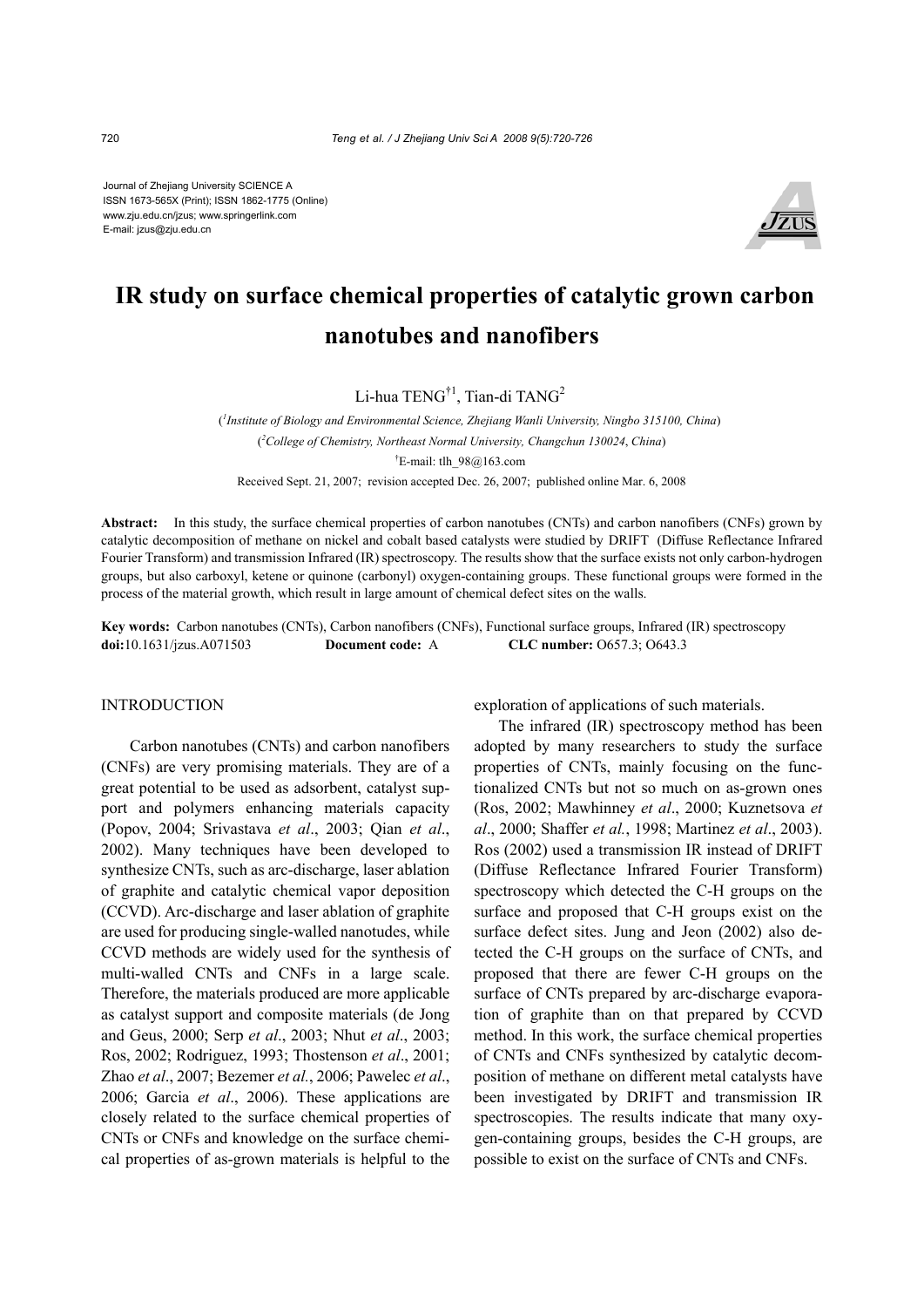# EXPERIMENTAL DETAILS

## **Sample preparation**

Two catalysts, Ni-Cu/Al<sub>2</sub>O<sub>3</sub> (marked 1#Cat) and  $Co/Al<sub>2</sub>O<sub>3</sub>$  (marked 2#Cat) were prepared by co-precipitation (Li *et al*., 1997; 1998), while  $Co\langle Al_2O_3 \rangle$  (marked 3#Cat) catalyst was prepared by Sol-Gel technique with supercritical drying. All the details of the preparation process can be seen in (Piao *et al.*, 2002).

The CNTs and CNFs by catalytic decomposition of methane were prepared in a horizontal tubular reactor (Tang, 2005). The condition is as follows: for 1#Cat, the reaction temperature was 650  $^{\circ}$ C; for 2#Cat and 3#Cat, the reaction temperature was 550 °C. For all the reactions, the flow rate of methane is 80 ml/min (STP (standard temperature and pressure), 99.9%). After the reaction, the system was cooled down to room temperature in  $N_2$  atmosphere (99.99%) in purity), and subsequently the product was unpacked from the reactor. The products prepared with 1#Cat and 3#Cat are CNFs with a fishbone structure (Tang, 2005) and marked as 1#CNF and 3#CNF, respectively, while the product with 2#Cat is multi-walled CNTs and marked as 2#CNT.

### **Characterizations**

The TEM images were obtained on a JEOL-JEM-100CX II instrument operating at 200 kV. XRD patterns were obtained with a RIGAKU D/MAX-2550 diffractometer using Cu K*α* radiation. Nitrogen physisorption was carried out using a Thermo Finnigan 1990 apparatus. The IR spectra were obtained on a Nicolet NEXUS FT-IR spectrometer. The mixture of CNTs (or CNFs) with KBr (American Spectra Tech Company) was ground in an agate mortar up to below 400 meshes in order to achieve the well dispersion of CNTs (or CNFs) in KBr.

For DRIFT measurement, the specimens were submitted with a powder, and one hundred scans were collected with a resolution of 4  $cm^{-1}$  and an MCT detector, using KBr as background. The transmission spectra were taken with a homemade stainless steel cell with KBr window; thirty-twain scans were collected with a resolution of 4  $cm^{-1}$  and a DTGS detector. In order to eliminate the influence of water and other contaminations, both the KBr and the sample tablets were pretreated in situ with temperature of 80

°C and vacuum 3×10<sup>-4</sup> Pa for 2 h. The background of KBr and the atmosphere in the cell were deduced. All the spectra baselines were corrected.

For comparison, the transmission spectra of the untreated samples were also recorded under the vacuum out gas condition. It is possible that the presence of few catalysts in CNTFs (CNTs or CNFs) result in the adsorption of IR. Thereby the spectra of catalysts in samples of CNTFs were also recorded after the catalyst was first reduced under the same conditions as those of CNTFs growth and then exposed to air.

# RESULTS AND DISCUSSION

#### **TEM, nitrogen physisorption and XRD**

Fig.1 shows the images of series samples. The fibres are at a length of several tens to hundreds



**Fig.1 TEM micrographs of the 1#CNF (a); 2#CNT (b) and 3#CNF (c)**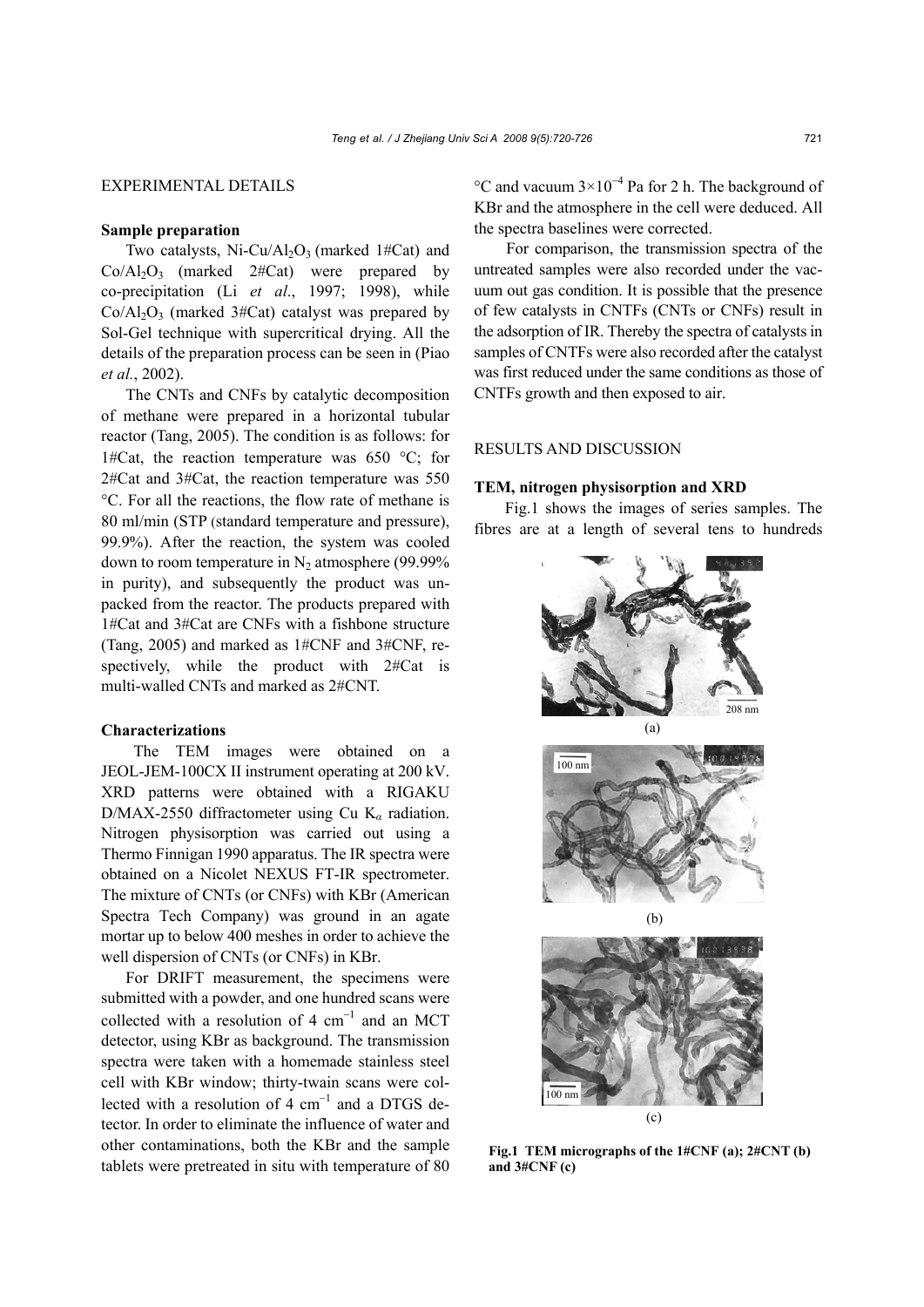microns. The diameter of the fibres mainly centered in the range of 30~60 nm and 20~40 nm for 1#CNF, and 2#CNT and 3#CNF, respectively. The BET (Brunauer-Emmett-Teller) surface area was calculated as 73, 85 and 113  $\text{m}^2/\text{g}$  for 1#CNF, 2#CNT and 3#CNF, respectively. The porous volume was estimated at 0.14, 0.12 and 0.17  $\text{cm}^3/\text{g}$  for 1#CNF, and 2#CNT and 3#CNF, respectively. Fig.2 shows XRD patterns of various fibers, exhibiting typical peaks at 2*θ*=26° associated with graphite. The d002 (graphite layer spacing) value is 0.338 nm (1#CNF), 0.346 nm (2#CNT) and 0.343 nm (3#CNF), respectively. This value is larger than that of perfect graphite (0.336 nm), indicating that the graphitization degree of these fibers is lower than that of perfect graphite.



**Fig.2 XRD patterns of 1#CNF, 2#CNT and 3#CNF**

# **DRIFT spectroscopy**

Fig.3 shows the DRIFT spectra of CNTFs in the 2000~800 cm<sup>-1</sup> range. The band at 1630 cm<sup>-1</sup> can be assigned to the absorbed water on the KBr. Due to lower sample concentrations, the contamination of water induced by KBr absorbed is significant. For 1#CNF, the small shoulder peak around 1581 cm<sup>-1</sup> can be assigned to carbon skeleton vibration of aromatic ring (Ros, 2002; Mawhinney *et al*., 2000), which cannot be detected on spectra of both 2#CNT and 3#CNF because of the water contamination. The band at 1460 cm<sup>-1</sup> is assigned to CH<sub>2</sub> or CH<sub>3</sub> banding vibrations (Gomez-Serrano *et al*., 1999; Moreno-Castilla *et al*., 2000). Ros (2002) observed this vibration at 1454  $cm^{-1}$  for parallel CNFs. A very weak peak at around 874  $cm^{-1}$  only observed for sample 3#CNF can be assigned to isolated aromatic C-H out-of-plane banding vibrations.



**Fig.3 DRIFT spectra of samples in the range 2000~800**  $cm^{-1}$ 

The 1715  $\text{cm}^{-1}$  band may be associated with the C=O vibrations of carboxyl, lactone or ketone groups (Ros, 2002; Kuznetsova *et al*., 2000; Chen *et al*., 1998). Ros (2002) observed this vibration at 1717 cm<sup>−</sup><sup>1</sup> for Fishbone CNFs, but not for parallel CNFs. Martínez *et al.*(2003) also detected a very weak C=O vibration at 1720  $cm^{-1}$  for single-walled CNTs prepared by arc-discharge evaporation of graphite method. In the range of 1300~900  $cm^{-1}$  the IR absorption gives rich information about the oxygen-containing surface groups. The 1270, 1120 and 1040 cm<sup>−</sup><sup>1</sup> bands may be associated with C-O or C-O-C vibrations of ester, ether, phenol or carboxyl groups. Due to the overlap of absorption bands from many oxygen-containing groups in this region, an unambiguous assignment is difficult.

In Fig.4, the  $3800~2600$  cm<sup>-1</sup> range of the DRIFT spectra provides more information about the carbon-hydrogen groups on the CNTFs. At 2922 and 2855 cm<sup>-1</sup> exist two stronger absorptions and at 2960 cm<sup>−</sup><sup>1</sup> appears a weak peak shoulder. All of these IR absorption bands can be associated with  $CH<sub>2</sub>$  or  $CH<sub>3</sub>$ stretching vibrations, with positions dependent on the structure (Moreno-Castilla *et al*., 1998; Marchon *et al*., 1988; Boehm, 2002; Puziy *et al*., 2002; Fanning and Vannice, 1993). Ros (2002) observed these bands at about 2947, 2917 and 2846  $cm^{-1}$ . Jung and Jeon (2002) observed the asymmetric stretching vibration that appeared at 2960 and 2930 cm<sup>-1</sup>, and the symmetric stretching vibration of  $CH<sub>2</sub>$  and  $CH<sub>3</sub>$  occurred at 2873 and 2862  $cm^{-1}$ , respectively, for CNTs produced by chemical vapor deposition method. The IR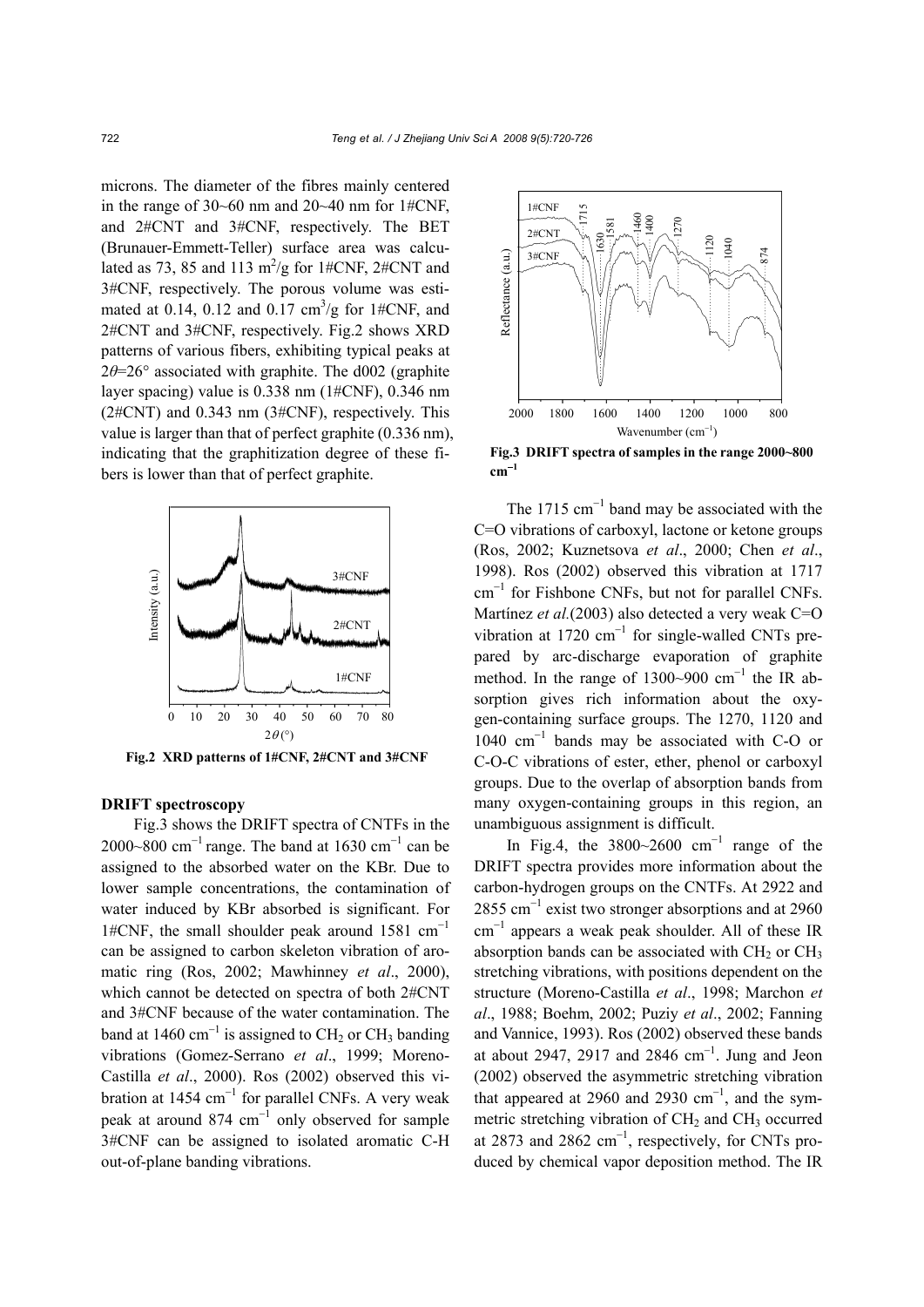absorption in the range of  $3600~3200$  cm<sup>-1</sup> with the minimum at 3424  $cm^{-1}$  is associated with hydroxyl stretching vibration in adsorbed water or surface carboxylic and phenolic groups (Gomez-Serrano *et al*., 1999; Boehm, 2002; Puziy *et al*., 2002; Fanning and Vannice, 1993; Zielke *et al*., 1996; Aguilar *et al*., 2003; Yang and Lua, 2003).



**Fig.4 DRIFT spectra of sample in the range 3800~2600** 

# **Transmission spectroscopy**

DRIFT spectroscopy is a sensitive surface technique, as the CNTFs are highly opaque which may induce the loss of IR light, resulting in a weak IR activity. Therefore we recorded the result of transmission IR spectra and compared that with that of a DRIFT spectra. Fig.5 and Fig.6 present the transmission spectra of CNTFs in the range of 2000~800  $cm^{-1}$ and 3800 $\sim$ 2600 cm<sup>-1</sup> (the samples are not treated by out gas in cell). Compared to the DRIFT spectra, the stretching vibration of carbon skeleton of 1#CNF was



**Fig.5 Transmission spectra of samples in the range 2000~800 cm**<sup>−</sup>**<sup>1</sup>**



**Fig.6 Transmission spectra of samples in the range**

shown up at 1586  $cm^{-1}$ , and the positions of the other absorption bands are almost the same in the DRIFT spectra.

Fig.7 and Fig.8 show the spectra of CNTFs in the ranges of 2000~800 cm<sup>-1</sup> and 3800~2600 cm<sup>-1</sup>, respectively (the samples are treated by out gas in cell with vacuum). Due to pretreating the samples in the cell, the influence of water on the spectra can be eliminated. The carbon skeleton stretching vibrations of the three samples were shown up, and strong absorptions appeared at about 1582 and 1555  $cm^{-1}$ , 1582 cm<sup>−</sup><sup>1</sup> corresponding to 1#CNF and 2#CNT, and 1555 cm<sup>−</sup>1 to 3#CNF. For most carbon materials, the carbon skeleton stretching vibrations can be found (Moreno-Castilla *et al*., 2000; Dandekar *et al*., 1998). Because of the history of carbon materials, it is possible that some heteroatoms, such as oxygen, can be incorporated in the structure during synthesis. The C=C band conjugated with adjacent C=O, results in the IR absorption of this band varying more strongly or weakly (Moreno-Castilla *et al*., 2000; de la Puente *et al*., 1998). For instance, Ros (2002) observed this band at 1570 cm<sup>−</sup><sup>1</sup> for parallel CNFs, while Shaffer *et*   $al.$ (1998) detected this band at 1550  $cm^{-1}$  for multi-walled CNTs.

Compared to the DRIFT spectra (Fig.3), it is interesting that a new peak appeared at about  $1652 \text{ cm}^{-1}$ (Fig.7), which can be attributed to C=O stretching vibration in quinine or conjugated ketone (Mawhinney *et al*., 2000; Moreno-Castilla *et al*., 1998; 2000; Shin *et al*., 1997; Starsinic *et al*., 1983). But this information did not appear in the DRIFT spectra. The band at 1735  $cm^{-1}$  can be associated with C=O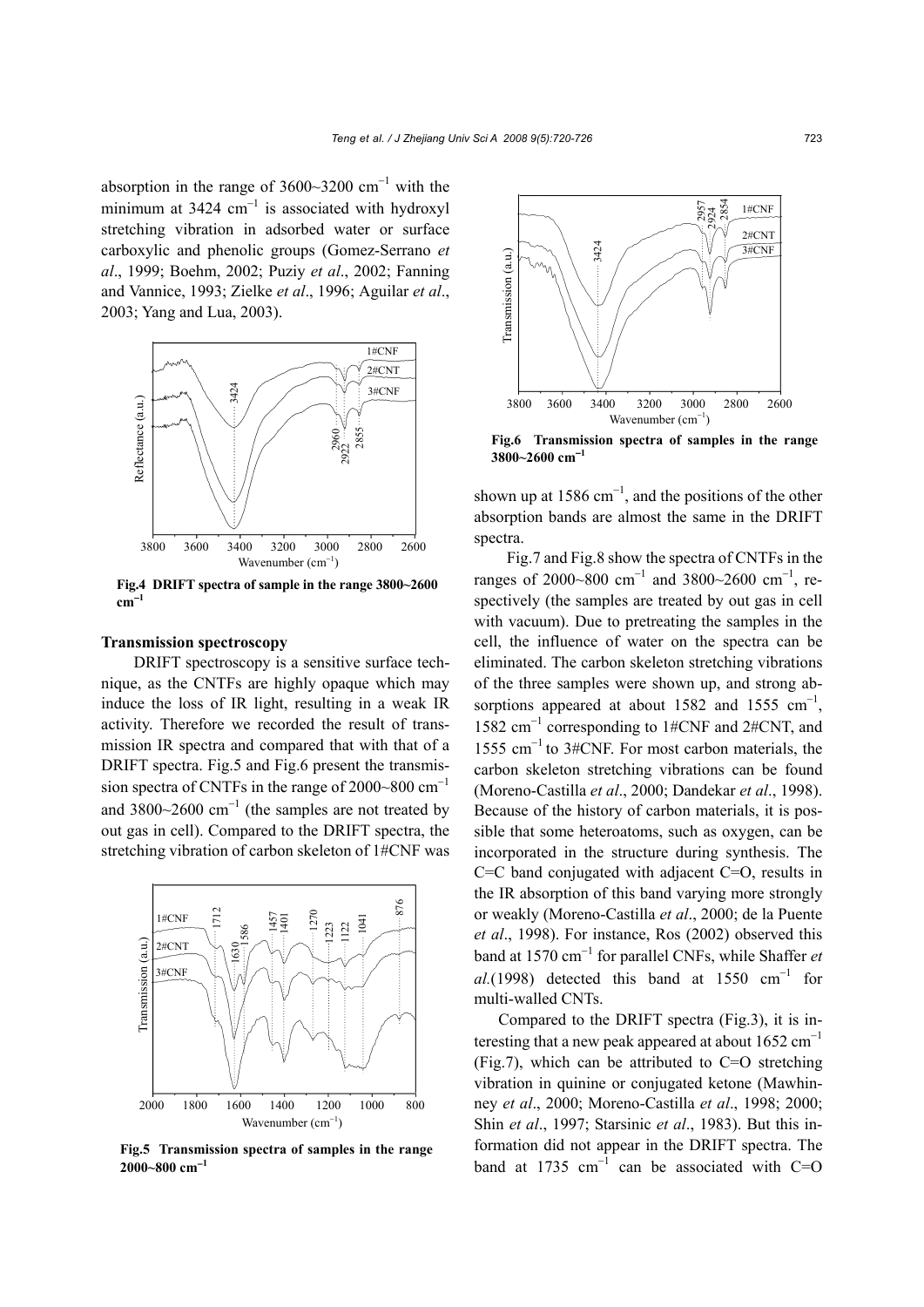

**Fig.7 Transmission spectra of samples in the range 2000~800 cm**<sup>−</sup>**<sup>1</sup>**



**Fig.8 Transmission spectra of samples in the range 3800~2600 cm**<sup>−</sup>**<sup>1</sup>**

stretching vibration in carboxyl, lactone or ketone groups, while this peak was at  $1715 \text{ cm}^{-1}$  in the DRIFT spectra due to the hydrogen bond formed between the absorbed water and this group. As only carboxyl group can interact with water to form hydrogen bond and it cannot be occurred between water and lactone or ketone groups, we conclude that the band at 1735  $cm^{-1}$  should be assigned to the stretching vibrations of carboxyl.  $CH_3$  or  $CH_2$  banding vibration at 1460  $cm^{-1}$ , C-H out-of plane banding vibration at about 876  $cm^{-1}$  and C-O (or C-O-C) stretching vibration in the range of 1300~900  $\text{cm}^{-1}$  are almost the same as those in the DRIFT spectra.

Because the samples have been pretreated and made the influence from water decrease obviously, the strength of IR absorption in the range of  $3600~3200$  cm<sup>-1</sup> became unsharp, and the peak minimum moved to lower wavenumber (Fig.8). It is worth to note that all three samples appeared a weak but sharp absorption band at 3732  $cm^{-1}$ , and sample 3#CNF showed an absorption band at about 3620 cm<sup>−</sup><sup>1</sup> , which are assigned to isolated O-H stretching vibration temporarily (Fig.8).

It must be noted that the preparation of CNTFs catalyst still exists in the CNTFs samples. We must deduct this influence on spectrum of CNTFs. Fig.9 shows the spectra of in the range of 2000~400  $cm^{-1}$ for catalyst of CNTFs growth and pure KBr samples. It can be seen that the sharp peak at  $1400 \text{ cm}^{-1}$  is also present in the catalysts and KBr samples, and this peak can be attributed to trace of nitrate that formed from NO*x* take up from the air (Zielke *et al*., 1996). The band at 470  $cm^{-1}$  is attributed to vibration of crystal lattice of NiO, and the bands at 664 and 574 cm<sup>−</sup><sup>1</sup> are the vibration of crystal lattice of CoO in catalysts. The result indicated that the IR adsorption of CNTFs growth catalyst did not appear in the range of 2000~800 cm<sup>-1</sup>.



**Fig.9 Transmission spectra of catalysts and KBr** 

From the above spectra, it is shown that the IR adsorption of 3#CNF at about 1735, 2925 and 2855 cm<sup>−</sup><sup>1</sup> , notably stronger than other samples. It seems that the concentration of carboxyl and carbon-hydrogen groups on the surface of 3#CNF is higher than those of 1#CNF and 2#CNT. Compared to the other two samples, the adsorption of oxygen-containing surface groups on 3#CNF in the range of 1300~900  $\text{cm}^{-1}$  is also stronger. These results reveal that the concentration of oxygen-containing surface groups on 3#CNF is higher. 2#Cat and 3#Cat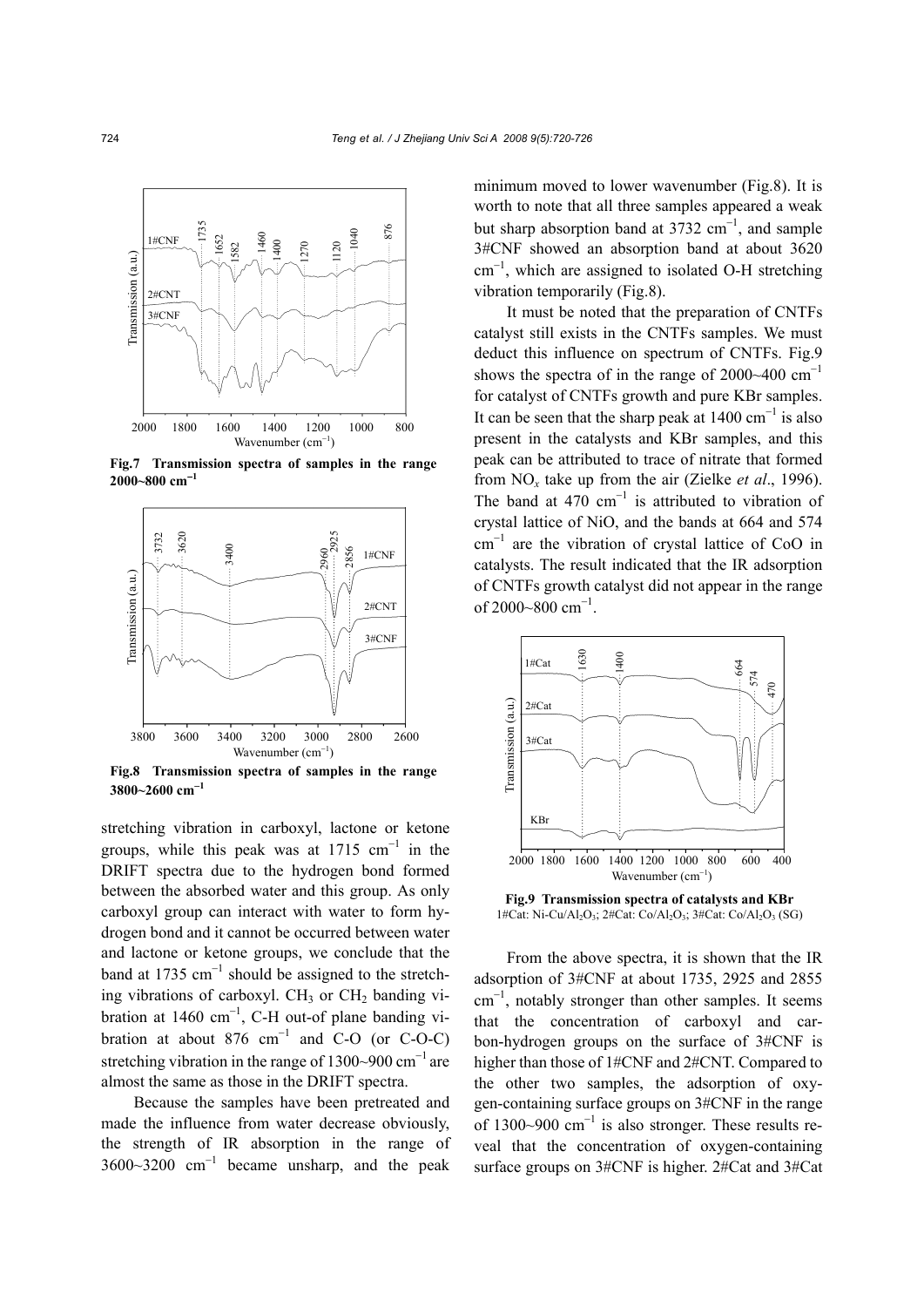are both made of cobalt due to different preparation methods; the concentrations of the oxygen-containing surface groups and the carbon-hydrogen groups on surface of CNTFs from these two catalysts are different. Finally, from the spectra of Fig.7, we found that the stretching vibration of quinone or ketone present on 1#CNF and 3#CNF, but for 2#CNT, this vibration is not obvious.

#### **CONCLUSION**

The results of IR spectroscopy allow us to conclude that different kinds of chemical groups exist on the surface of CNTs and CNFs. Firstly, there are many carbon-hydrogen groups on the surface of CNTs and CNFs produced by catalytic method; secondly, because of trace oxygen in methane and catalyst, it is possible to induce oxygen atom to graphitic shell during the production process of CNTs and CNFs. Finally, the difference between catalysts and growth conditions may also have effect on the amounts and types of surface chemical groups, thus resulting in different surface reactivity.

#### **References**

- Aguilar, C., García, R., Soto-Garrido, G., Arriagada, R., 2003. Catalytic wet air oxidation of aqueous ammonia with activated carbon. *Applied Catalysis B: Environmental*, **46**(2):229-237. [doi:10.1016/S0926-3373(03)00229-7]
- Bezemer, G.L., Radstake, P.B., Falke, U., Oosterbeek, H., Kuipers, H.P.C.E., van Dillen, A.J., de Jong, K.P., 2006. Investigation of promoter effects of manganese oxide on carbon nanofibers supported cobalt catalysts for Fischer-Tropsch synthesis. *J. Catal.*, **237**(1):152-161. [doi:10.1016/j.jcat.2005.10.031]
- Boehm, H.P., 2002. Surface oxides on carbon and their analysis: a critical assessment. *Carbon*, **40**(2):145-149. [doi:10.1016/S0008-6223(01)00165-8]
- Chen, J., Hamon, M.A., Hu, H., Chen, Y., Rao, A.M., Eklund, P.C., Haddon, R.C., 1998. Solution properties of single-walled carbon nanotubes. *Science*, **282**(5386):95-98. [doi:10.1126/science.282.5386.95]
- Dandekar, A., Baker, R.T.K., Vannice, M.A., 1998. Characterization of activated carbon, graphitized carbon fibers and synthetic diamond powder using TPD and DRIFTS. *Carbon*, **36**(12):1821-1831. [doi:10.1016/ S0008-6223(98)00154-7]
- de Jong, K.P., Geus, J.W., 2000. Carbon nanofibers: Catalytic synthesis and applications. *Catalysis Reviews*, **42**(4):481-510. [doi:10.1081/CR-100101954]
- de la Puente, G., Centeno, A., Gil, A., Grange, P., 1998. Inter-

actions between molybdenum and activated carbons on the preparation of activated carbon-supported molybdenum catalysts. *Journal of Colloid and Interface Science*, **202**(1):155-166. [doi:10.1006/jcis.1998.5461]

- Fanning, P.E., Vannice, M.A., 1993. A DRIFTS study of the formation of surface groups on carbon by oxidation. *Carbon*, **31**(5):721-730. [doi:10.1016/0008-6223(93)900 09-Y]
- Garcia, J., Gomes, H.T., Serp, P., Kalck, P., Figueiredo, J.L., Faria, J.L., 2006. Carbon nanotube supported ruthenium catalysts for the treatment of high strength wastewater with aniline using wet air oxidation. *Carbon*, **44**(12): 2384-2391. [doi:10.1016/j.carbon. 2006.05.035]
- Gomez-Serrano, V., Piriz-Almeida, F., Duran-Valle, C.J., Pastor-Villegas, J., 1999. Formation of oxygen structures by air activation. A study by FT-IR spectroscopy. *Carbon*, **37**(10):1517-1528. [doi:10.1016/S0008-6223(99)00025 -1]
- Jung, Y.S., Jeon, D.Y., 2002. Surface structure and field emission property of carbon nanotubes grown by radio-frequency plasma-enhanced chemical vapor deposition. *Appl. Surf. Sci.*, **193**(1-4):129-137. [doi:10.1016/ S0169-4332(02)00227-1]
- Kuznetsova, A., Mawhinney, D., Naumenko, B.V., Yates, J.T.Jr., Liu, J., Smalley, R.E., 2000. Enhancement of adsorption inside of single-walled nanotubes opening the entry ports. *Chem. Phys. Lett.*, **321**(3-4):292-296. [doi:10.1016/S0009-2614(00)00341-9]
- Li, Y.D., Chen, J.L., Chang, L., 1997. Catalytic growth of carbon fibers from methane on a nickel-alumina composite prepared from Feiknecht compound precursor. *Applied Catalysis A: General*, **163**(1-2):45-57. [doi:10. 1016/S0926-860X(97)00116-6]
- Li, Y.D., Chen, J.L., Chang, L., Qin, Y.N*.*, 1998. The doping effect of copper on the catalytic growth of carbon fibers from methane over a  $Ni/Al<sub>2</sub>O<sub>3</sub>$  catalyst prepared from Feitknecht compound precursor. *J. Catal.*, **178**(1):76-83. [doi:10.1006/jcat.1998.2119]
- Marchon, B., Carrazza, J., Heinemann, H., Somorjai, G.A., 1988. TPD and XPS studies of  $O_2$ ,  $CO_2$ , and  $H_2O$  adsorption on clean polycrystalline graphite. *Carbon*, **26**(4):507 -514. [doi:10.1016/0008-6223(88)90149-2]
- Martinez, M.T., Callejas, M.A., Benito, A.M., Cochet, M., Seeger, T., Anson, A., Schreiber, J., Gordon, C., Marhic, C., Chauvet, O., Fierro, J.L.G., Maser, W.K., 2003. Sensitivity of single wall carbon nanotubes to oxidative processing: structural modification, intercalation and functionalisation. *Carbon*, **41**(12):2247-2256. [doi:10. 1016/S0008-6223(03)00250-1]
- Mawhinney, D.B., Naumenko, V., Kuznetsova, A., Yates, J.T.Jr., 2000. Infrared spectral evidence for the etching of carbon nanotubes: ozone oxidation at 298 K. *J. Am. Chem. Soc*., **122**(10):2383-2384. [doi:10.1021/ja994094s]
- Moreno-Castilla, C., Carrasco-Marin, F., Maldonado-Hodar, F.J., Rivera-Utrilla, J., 1998. Effects of non-oxidant and oxidant acid treatments on the surface properties of an activated carbon with very low ash content. *Carbon*,